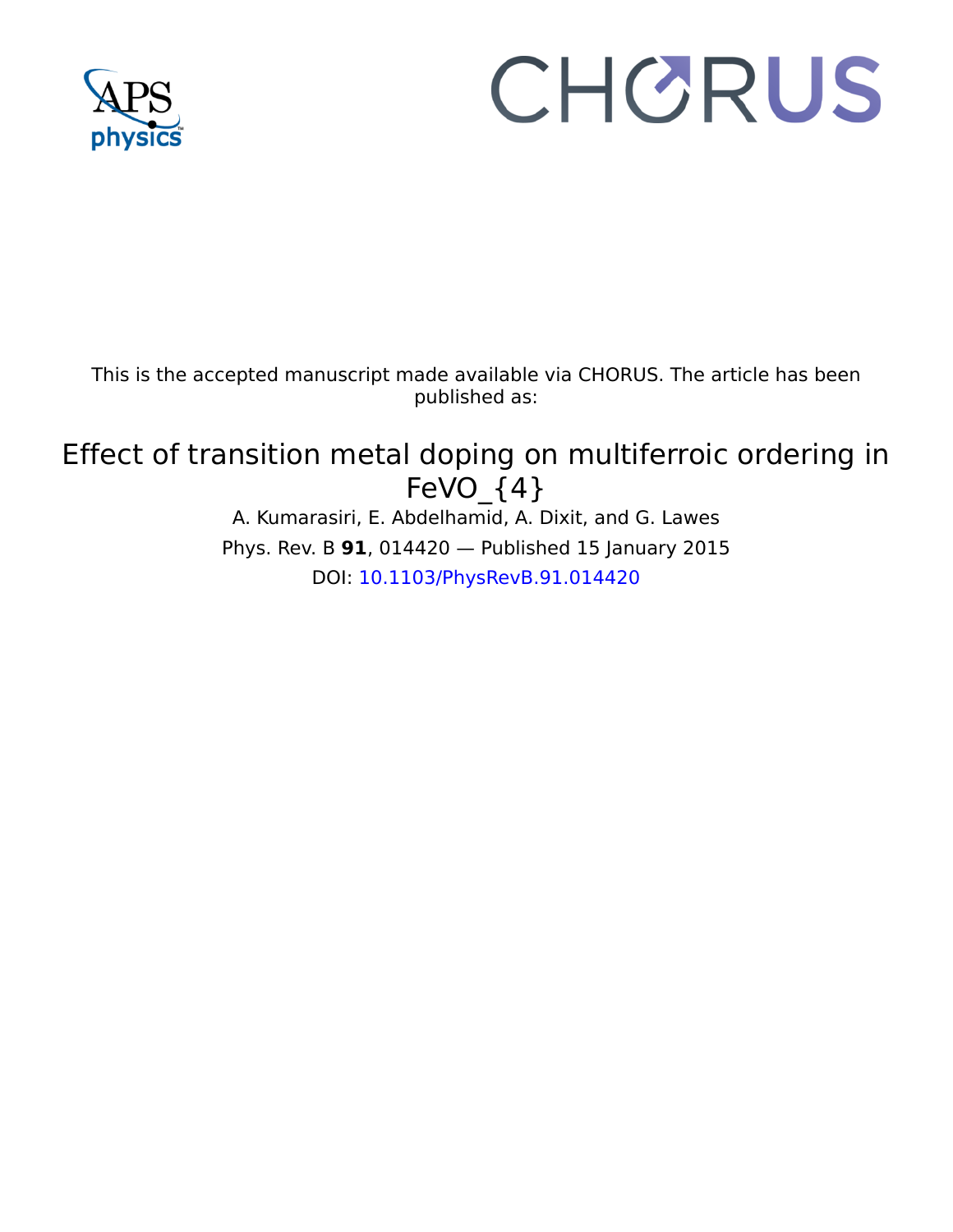### **Effect of transition metal doping on multiferroic ordering in FeVO<sup>4</sup>**

A. Kumarasiri<sup>1\*</sup>, E. Abdelhamid<sup>1</sup>, A. Dixit<sup>1,2</sup>, and G. Lawes<sup>1</sup>

1. Department of Physics and Astronomy, Wayne State University, Detroit, MI 48201

2. Center for Energy, Indian Institute of Technology, Jodhpur, India, 342011 \*Current address: Henry Ford Health System, Detroit, MI 48202

### **Abstract**

 $FeVO<sub>4</sub>$  is a multiferroic that undergoes two antiferromagnetic transitions at  $T_{N1}$   $\sim$  21 K and  $T_{N2}$   $\sim$  15 K, with a small ferroelectric polarization developing at the 15 K transition. We have studied the effect of magnetic and non-magnetic transition metal dopants on these magnetic phase transitions in order to investigate the microscopic mechanisms for magnetoelectric coupling in this system as well as probing the evolution of the phase transitions. We have synthesized polycrystalline  $Fe<sub>1</sub>$ .  $_{x}TM_{x}VO_{4}(TM = Zn, Cr, Mn)$  samples up to  $x=0.2$  and studied dynamics of these two ferroic phase transitions using thermodynamic, magnetic, and pyrocurrent measurements. We find that the magnetic ordering temperatures in  $FeVO<sub>4</sub>$  are remarkably stable, showing only a minimal suppression in transition temperatures even for larger doping fractions. We also observe clear reversible polarization  $at x=0.05$  for all samples, which also persists to the largest doping for Zn, suggesting the multiferroic order persists over a large range of compositions.

PACS: 75.85.+t, 75.30.Kz, 61.72.U-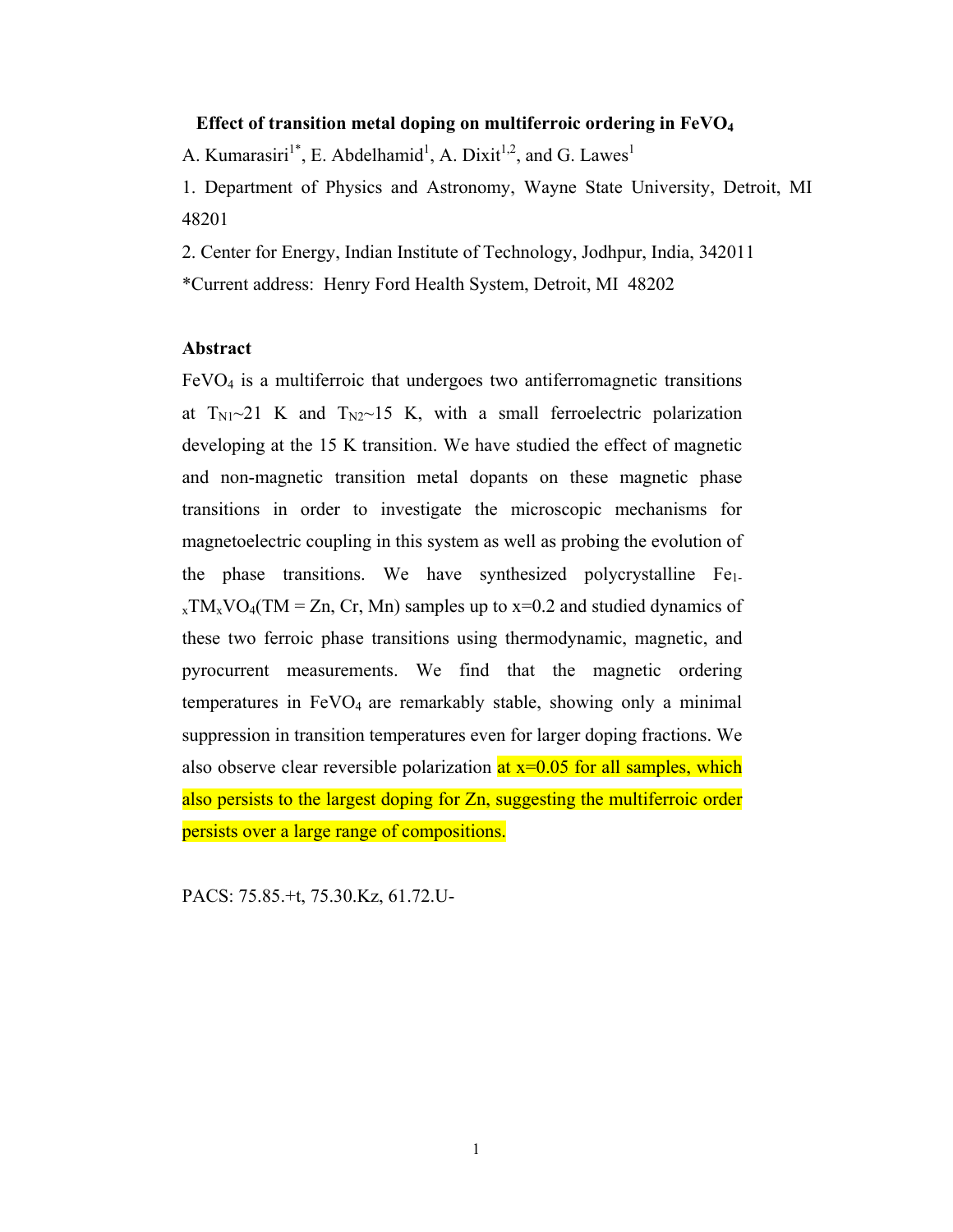Multiferroic materials exhibiting simultaneous ferroelectric and ferromagnetic behavior have been a topic of great interest because of their potential applications for functional devices such as magnetic storage media and spintronics<sup>1,2</sup>. Although a relatively large number of multiferroic materials have been discovered and studied in recent years<sup>3,4,5</sup>, there remains a number of open questions concerning the origin of the magnetoelectric coupling, particularly in systems exhibiting a magnetically-induced ferroelectric polarization. In order to elucidate the microscopic origins of the magnetoelectric coupling in these systems, there have been a number of investigations on the response of various multiferroic materials under different types of perturbations<sup>6,7,8,9</sup>. Within this broad field of study, chemical doping has been used effectively as a tool to study how the structural, magnetic, and electrical properties of multiferroics are affected by small changes in composition<sup>10,11,12</sup>. Doping studies have also been used to explore how the multiferroic ordering temperature changes and microscopic magnetic interactions that give rise to the multiferroic behavior are affected under perturbations, providing insight into the stability of the magnetic interactions<sup>12,13,14,15</sup>.

Previous doping studies on another vanadate multiferroic,  $Ni<sub>3</sub>V<sub>2</sub>O<sub>8</sub>$ , found a suppression of the magnetic transition temperatures that could be quantitatively explained in terms of magnetic percolation<sup>13,14</sup>. On doping with non-magnetic Zn at Ni site, the suppression of the two magnetic transitions were both consistent with simple site dilution for the corresponding magnetic structure<sup>13</sup>. However, on doping with spin- $1/2$  Cu at Ni site, the multiferroic ordering was completely suppressed by only 8 at% doping, while on doping with spin-3/2 Co, the multiferroic ordering persisted beyond 30 at% doping<sup>14</sup>. Doping studies on different multiferroics also reveal a range of different behaviors for the transition temperatures, varying from a reduction that is consistent with simple dilution to complete suppression of the multiferroic state for small impurity concentrations. A study on  $Ni<sub>3</sub>V<sub>2</sub>O<sub>8</sub>$  and  $Co<sub>3</sub>V<sub>2</sub>O<sub>8</sub>$  by Zhang *et al* also finds that Co doping on  $Ni<sub>3</sub>V<sub>2</sub>O<sub>8</sub>$  at Ni site only minimally affects the multiferroic order even at high doping fractions, while Ni doping at Co site strongly modulates the magnetic ordering in  $Co<sub>3</sub>V<sub>2</sub>O<sub>8</sub>$  even at low compositions<sup>15</sup>. A study on Lanthanum doped multiferroic  $DyFeO<sub>3</sub><sup>12</sup>$  finds a small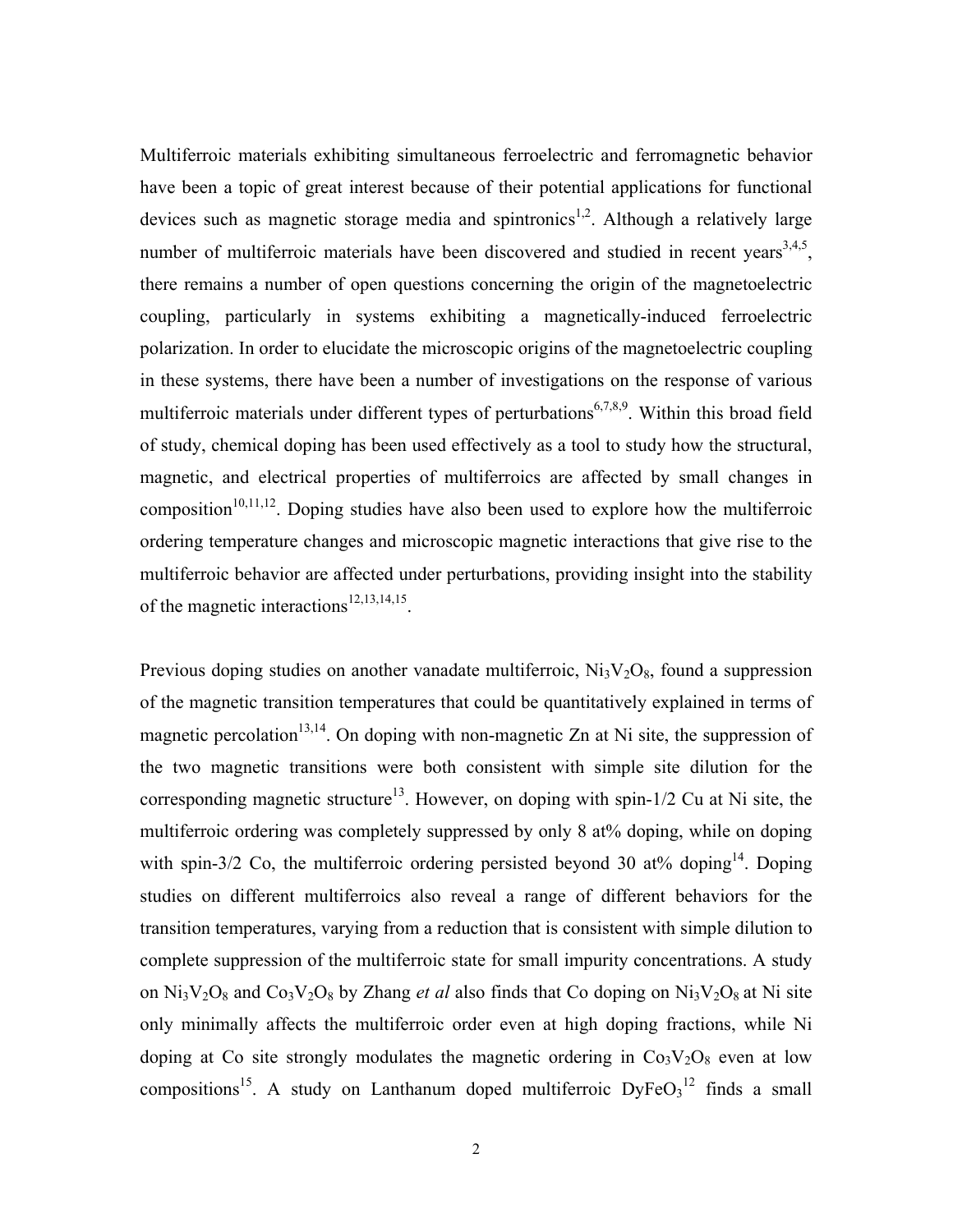suppression of the antiferromagnetic ordering temperature  $(T_N)$  while the spin reorientation phase transition temperature shows a larger suppression.

Studies on multiferroic  $MnWO_4$  have indicated that the effects of doping depend strongly on the magnetic properties of the dopant. When non-magnetic Zn and Mg replaced some of the magnetic  $Mn^{2+}$  ions, the Neel transition and multiferroic transition temperatures were suppressed linearly with doping fraction<sup>16</sup>. A related study also found that the multiferroic phase of  $MnWO<sub>4</sub>$  is relatively stable against doping by non-magnetic ions, which persists up to a 50% Zn fraction<sup>17</sup>. However, magnetic dopants were found to strongly suppress the multiferroic ordering on MnWO<sub>4</sub>. One such study determined that the multiferroic phase of MnWO<sub>4</sub> is completely absent at an Fe fraction of only  $x=0.05^{18}$ . However, doping with Co seems to have a smaller effect on the multiferroic phase transition. A study done on  $Mn<sub>0.85</sub>Co<sub>0.15</sub>WO<sub>4</sub> single crystals finds the material is still$ ferroelectric even at  $15\%$  Co doping<sup>19</sup>.

In this work, we explore the effects of both non-magnetic (Zn) and magnetic (Cr and Mn) dopants on the multiferroic properties of  $FeVO<sub>4</sub><sup>20</sup>$ , which has significant magnetoelectric coupling<sup>21,22</sup>. FeVO<sub>4</sub> is a strongly frustrated system<sup>23</sup>, having a Curie-Weiss interaction temperature of 125 K, roughly a factor of six larger than the magnetic ordering temperature<sup>20,21</sup>. FeVO<sub>4</sub> undergoes two successive antiferromagnetic transitions at low temperatures; it orders magnetically at a Neel temperature  $T_{N1}$  of 21 K where it forms a collinear incommensurate structure, and at  $T_{N2}$  15 K it undergoes a second antiferromagnetic transition to a non-collinear incommensurate structure<sup>20</sup>, although it is worth noting that recent studies on single crystal  $FeVO<sub>4</sub>$  have reported lower transition temperatures;  $T_{\text{N1}}=19$  K and  $T_{\text{N2}}=13$  K<sup>23</sup>, with respect to the previously reported values<sup>20,21,22</sup>. The T<sub>N2</sub> ~15 K transition is also ferroelectric<sup>20,21</sup>, with finite spontaneous electrical polarization developing in this spiral incommensurate magnetic phase. FeVO<sup>4</sup> belongs to  $\overline{PI}$  space group and is a low symmetry crystal, with three different unique  $Fe<sup>3+</sup>$  lattice sites in the magnetic lattice<sup>20</sup>. Because of the low symmetry in FeVO<sub>4</sub>, the direction of the polarization is not determined simply from the magnetic structure, but also depends on details of the microscopic magnetoelectric interaction<sup>22</sup>. By replacing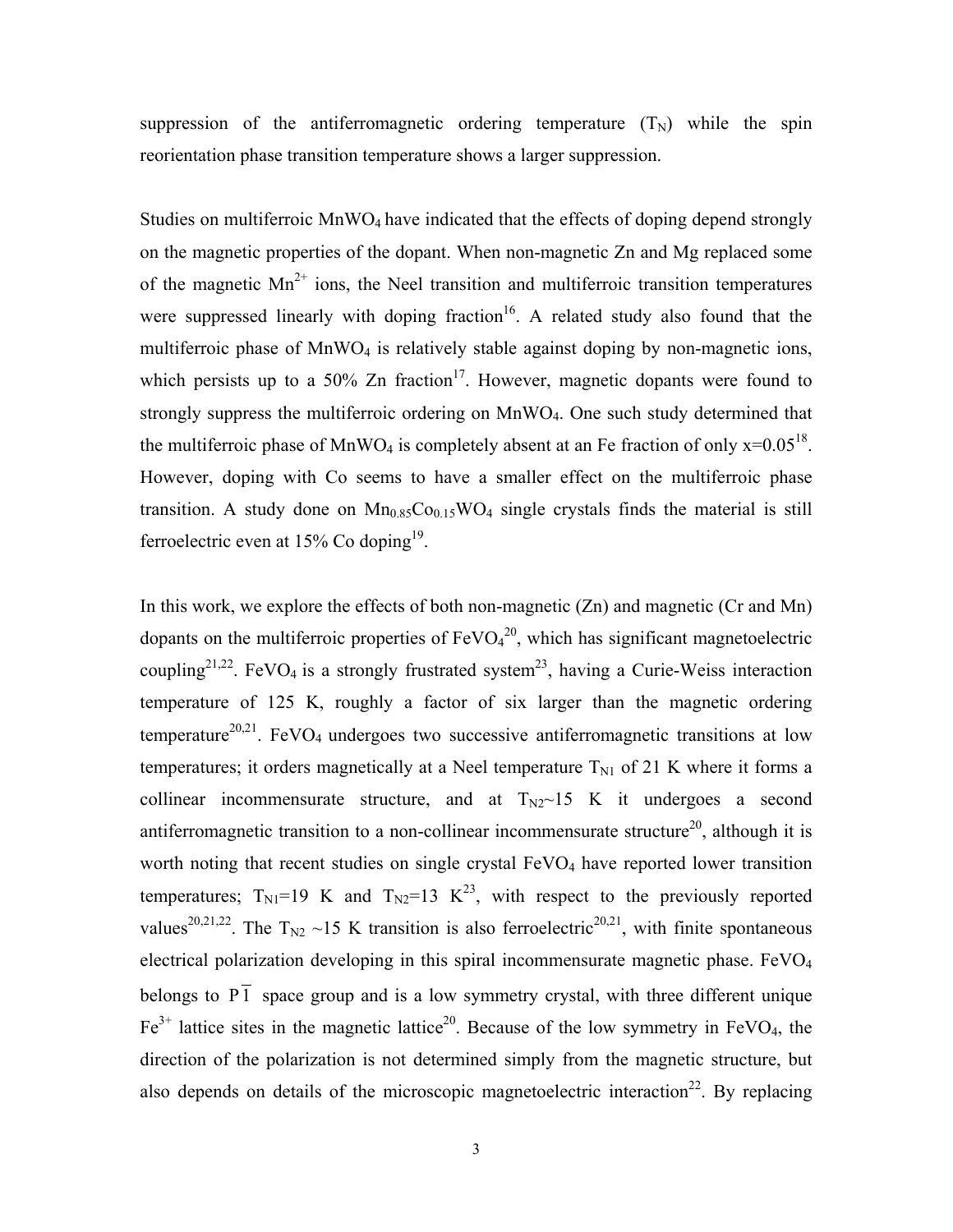Fe<sup>3+</sup>(s=5/2) ions with  $\text{Zn}^{2+}$ (s=0),  $\text{Cr}^{3+}$ (s=3/2), and  $\text{Mn}^{3+}$ (s=2), we explore the stability of the magnetic phase transition of  $FeVO<sub>4</sub>$  against perturbations.

We prepared polycrystalline  $Fe_{1-x}TM_xVO_4$  samples over the composition range of  $x=0$  to x=0.2 using a standard solid state reaction method. The parent compound was prepared using  $V_2O_5$  and Fe<sub>2</sub>O<sub>3</sub> precursors, with the dopants incorporated by adding suitable oxide or nitrate powders at the appropriate atomic fractions. The mixture was then annealed at  $550 \degree$ C with intermediate grindings to improve homogeneity, and finally annealed at 700 <sup>o</sup>C for an additional 4 hours. The resultant powder was ground and cold pressed into pellets as required for specific measurements. The zinc, chromium and manganese atomic fractions in each of the samples were verified by energy dispersive x-ray spectroscopy (EDS) on a JEOL JSM 6510LV scanning electron microscope equipped with an EDAX spectrometer. These were found to be in good agreement with the expected values, with no other impurities present. The composition as measured by EDS was used to determine the actual dopant fraction.

To probe the crystal structure, we carried out room temperature x-ray diffraction (XRD) studies using a Rigaku RU2000 rotating anode diffractometer. Figures 1 (a), (b) and (c) show the x-ray spectra obtained for FeVO<sub>4</sub> doped with different fractions of Zn, Cr, and Mn respectively, plotted together with undoped FeVO<sub>4</sub>. The curves have been shifted vertically for clarity. We find that all peaks observed in pure  $FeVO<sub>4</sub>$  are present in the doped samples, with no additional peaks. This implies that there are no substantial crystalline impurity phases in these samples. Because  $FeVO<sub>4</sub>$  has very low symmetry, it was challenging to fit these low resolution x-ray diffraction data using Reitveld refinement. However, the relative intensity of certain peaks, including the  $2\theta = 25.01^{\circ}$ ,  $2\theta$ = 27.67°, and  $2\theta$  = 42.05° peaks, did show some changes on changing the dopant concentration. Because XRD is insensitive to small amounts of secondary phases as well as amorphous impurities, we also carried out Raman spectroscopic studies to confirm the phase-purity of these samples.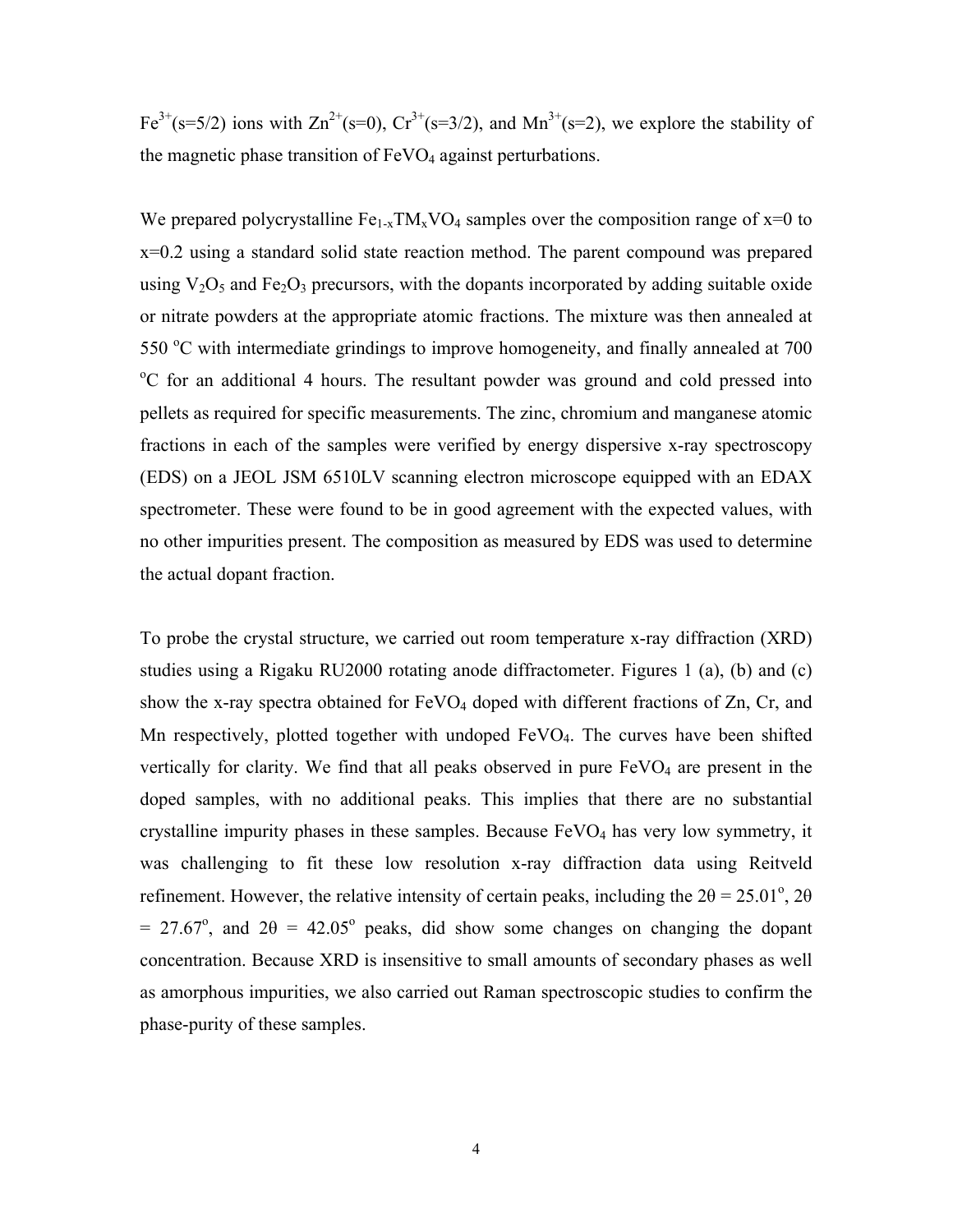Figures 2 (a), (b) and (c) show the room temperature Raman spectra collected for  $FeVO<sub>4</sub>$ doped with Zn, Cr and Mn respectively at different dopant concentrations. The curves have been shifted vertically for clarity. We observe 17 main Raman modes in undoped FeVO4, which are all present in the spectra for the doped samples as well. The absence of any other peaks in these spectra strongly suggests that the doped samples have the correct FeVO4 structure with no additional impurity phases. The Raman modes at 733, 842, and 928 cm<sup>-1</sup>, which are associated with the stretching of Fe–O and V–O–Fe bonds and the bending of Fe–O–V and Fe–O–Fe complexes<sup>21</sup>, are suppressed to lower wave numbers with increasing Zn fraction (Fig 2 (a)). This is consistent with the expected shift in the vibrational frequencies as higher mass Zn atoms (65.4 amu) replace some of the lighter Fe ions (55.8 amu). There is no clear shift in the Raman spectra for the Cr (52 amu) and Mn (54.9 amu) dopants because the mass difference relative to Fe is much smaller. These results, together with small changes in relative peak intensities observed in the XRD data, are consistent with the dopant transition metal ions replacing  $Fe<sup>3+</sup>$  ions in the lattice.  $Fe<sup>3+</sup>$ has an ionic radius of 0.55 pm in this coordination, while  $Cr^{3+}$  and  $Mn^{3+}$  have radii of 0.49 pm and 0.58 pm respectively<sup>24</sup>, so these dopants should fit readily into the lattice.  $Zn^{2+}$  is slightly larger, having a radius of 0.74 pm, but is apparently still able to fit into the FeVO<sub>4</sub> lattice up to a doping fraction of  $x=0.20$ .

We used magnetic measurements to both identify the onset of the antiferromagnetic phase transitions at low temperatures and to estimate the effective moments and interactions in the paramagnetic regime at higher temperatures. The magnetization as a function of temperature from 5 K to 300 K for the Zn doped samples is plotted in Fig. 3 (a), with the insert showing the low temperature behavior. The high temperature magnetization data was used to fit the Curie-Weiss function (as shown in Fig. 4), to estimate the Curie-Weiss temperature and magnetic contribution for these samples. The anomalies associated with antiferromagnetic transitions for  $Fe_{1-x}TM_xVO_4$  [TM = Zn, Cr, Mn] samples can be clearly observed in the lower temperature magnetization versus temperature data, as explained in Fig. 3(a), (b) and (c) respectively. There is some additional paramagnetic signal that emerges at very low temperatures in the doped samples, particularly the  $x=0.20$  sample, which we attribute to orphan spins<sup>25,26</sup>. In all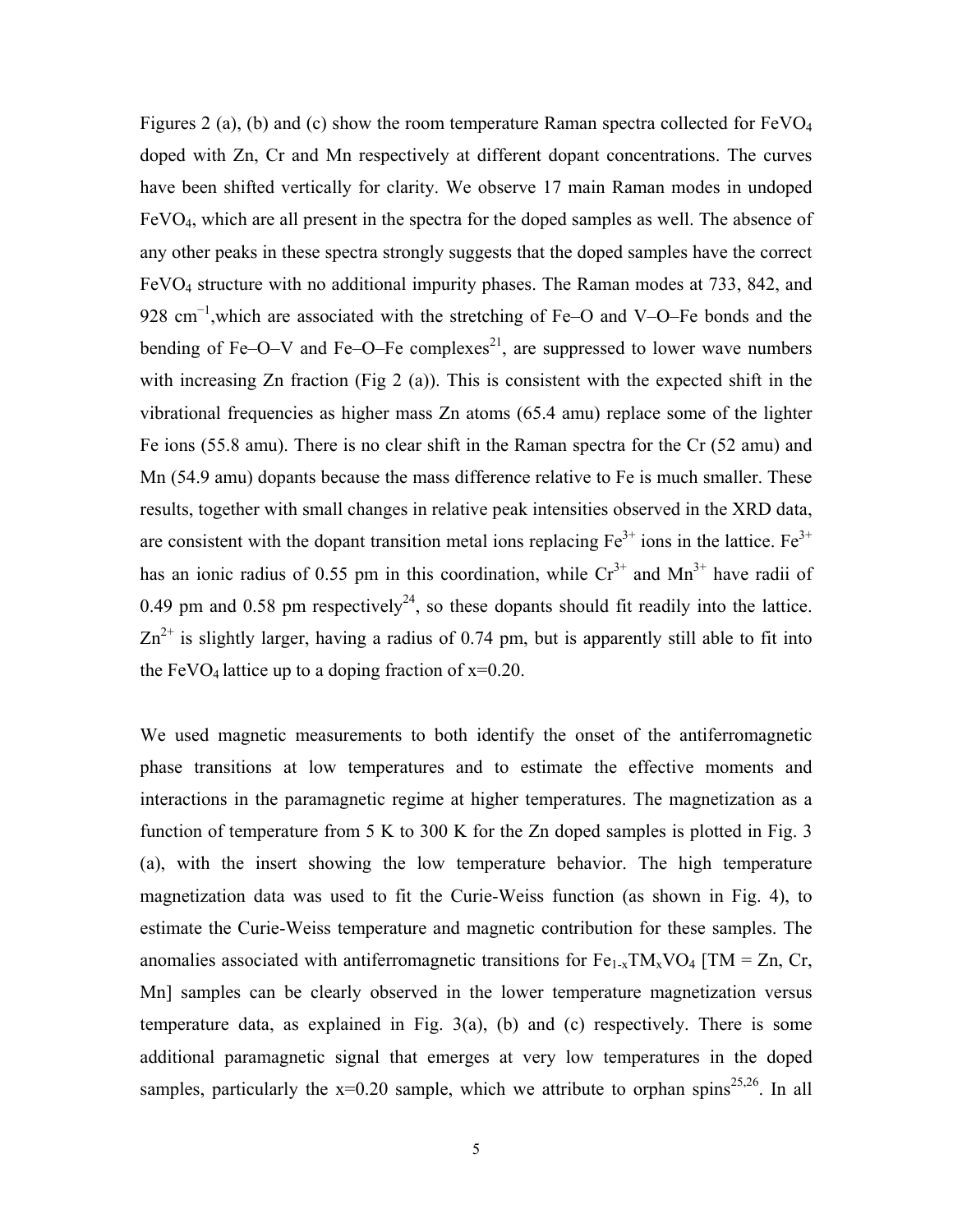cases, the antiferromagnetic ordering temperature at  $T_{\text{N1}}$   $\sim$  21 K is clearly indicated by a sharp peak, while the second antiferromagnetic transition, marking the onset of multiferroic order,  $T_{N2}$  15 K, is only seen as a small change in slope of the magnetization. These results are consistent with previously observed magnetization curves for undoped  $FeVO<sub>4</sub><sup>20,21</sup>$ . These data confirm that both magnetic transitions in FeVO4 persist even with 20% doping of Zn, Cr and Mn, and show only a minimal suppression of the transition temperature.

In order to further characterize the magnetic properties of these samples, we plot the inverse magnetization against temperature for the  $x=0.05$  and  $x=0.20$   $Fe_{1-x}TM_xVO_4$ samples in Figs 4 (a) and 4 (b), respectively. The paramagnetic response of these samples was modeled using the Curie Weiss law  $\chi = C/(T - T_{\theta})$ , where  $C = Ng^2\mu_B^2J(J + 1)/3k_B$  is the Curie constant and  $T_\theta$  the Curie-Weiss temperature to estimate the effective magnetic moment and Curie-Weiss temperature. We find the effective moments, per transition metal ion, to be 5.81  $\mu_B$ , 5.82  $\mu_B$ , and 5.85  $\mu_B$  at x=0.05, and 5.44  $\mu_B$ , 5.5  $\mu_B$ , and 5.63  $\mu_B$ at  $x=0.20$  for FeVO<sub>4</sub> doped with Zn, Cr, and Mn, respectively. This is consistent with the effective moment of undoped FeVO<sub>4</sub>, 5.9  $\mu$ <sub>B</sub>, being reduced as higher spin Fe<sup>3+</sup>(s=5/2) is removed from the lattice and replaced with increasing fractions of lower spin  $\text{Zn}^{2+}(s=0)$ ,  $Cr^{3+}(s=3/2)$  and  $Mn^{3+}(s=2)$  transition metal ions as x increases. The Curie-Weiss temperatures (T<sub>θ</sub>) also show a drop relative to undoped FeVO<sub>4</sub>, for which T<sub>θ</sub> = 126 K. The Curie-Weiss temperatures are 111 K, 108 K, and 104 K for x=0.05 and 102 K, 93 K, and 92 K at x=0.20 for the Zn, Cr and Mn doped samples respectively. Again, the larger reduction in  $T_\theta$  for increasing dopant concentrations is consistent with a reduction in the average interaction energy when  $Fe<sup>3+</sup>$  ions are replaced by an increasing fraction of ions having smaller moments.

Since the onset of the multiferroic ordering temperature,  $T_{N2}$  is difficult to determine precisely from magnetic measurements, we used heat capacity measurements for these samples, to probe it more accurately. For these measurements, we mixed  $Fe_{1-x}M_xVO_4$ powder samples with Ag powder at 1:1 mass ratio homogeneously and cold-pressed the mixture into a pellet to increase the internal thermal conductivity. We corrected the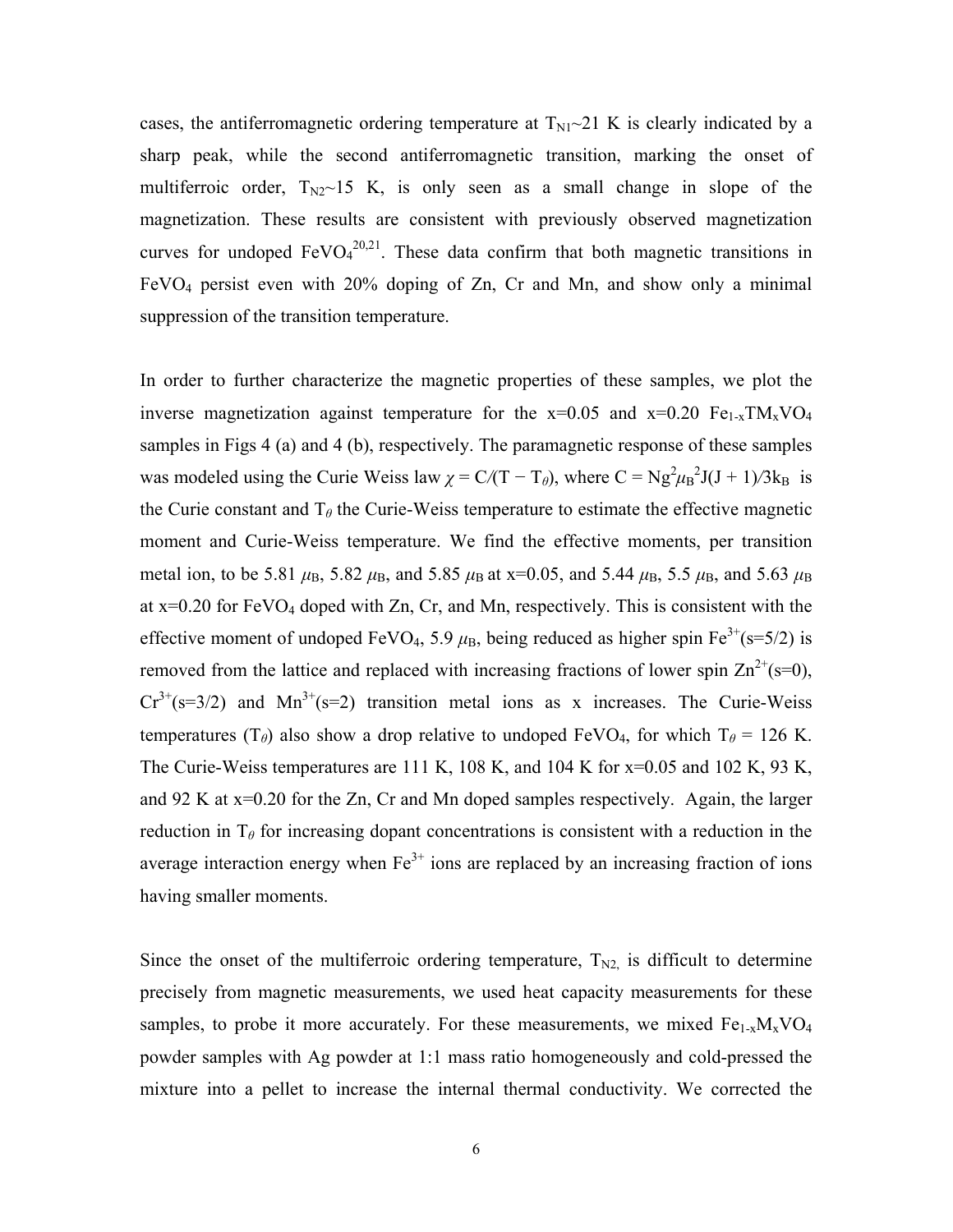measured heat capacity to remove the Ag contribution by subtracting the Ag heat capacity contribution, which was measured separately. Figure 5 plots the heat capacity curves for the Mn, Cr, and Zn doped samples together with that of undoped FeVO4. The curves have been shifted vertically for clarity. There are clear peaks in the heat capacity associated with both the  $T_{N1}$  and  $T_{N2}$ , allowing for an accurate determination of the transition temperature. Neither the peak intensities nor peak widths show any significant change with chemical doping. The phase transition temperatures for undoped  $FeVO<sub>4</sub>$  are very consistent with previous studies<sup>20,21</sup>, while the doped samples show only a minimal suppression in temperature (Zn and Mn), and even a small increase in transition temperature for Cr doping. We do not see any additional peaks in the doped samples that would indicate either the presence of other phase transitions, or any splitting of the transitions observed in pure FeVO4.

To confirm that  $T_{N2}$  still corresponds to the onset of multiferroic order in doped FeVO<sub>4</sub>, we measured the ferroelectric polarization for selected samples, shown in Fig. 6. For these measurements, the samples were cooled down in a poling field  $(\pm 200 \text{ V})$  through the transition temperature. This poling field was removed at base temperature and the pyrocurrent was measured while warming at a constant rate of 6 K/min. The ferroelectric polarization was computed by integrating the pyrocurrent with respect to time. Figure 6 shows the ferroelectric polarization for the  $x=0.05$  Cr and Mn doped FeVO<sub>4</sub> samples, measured under different applied magnetic fields. The magnitudes of polarization for these  $x=0.05$  samples are 2.6 and 3.1  $\mu$ C m<sup>-2</sup> for Cr and Mn doped FeVO<sub>4</sub> respectively, and this polarization is reversible by switching the direction of the poling field. These polarization values are slightly smaller than  $\sim$ 6  $\mu$ C m<sup>-2</sup> for pure FeVO<sub>4</sub><sup>21</sup>. This can potentially be attributed to an intrinsic suppression of ferroelectricity in FeVO<sub>4</sub> on doping. The polarization shows almost no change when measured under different applied magnetic fields  $(H = 3, 5, and 7, T)$ , consistent with the very small field dependence observed for the multiferroic phase transition in FeVO<sub>4</sub><sup>21</sup>. Moreover, clear reversible polarization is observed to the highest doping fraction  $(x=0.2)$  for Zn doped samples<sup>27</sup>. However, as the doping fraction increases, the conductivity of the samples increases, leading to a large leakage current which affects the pyrocurrent measurements. This leads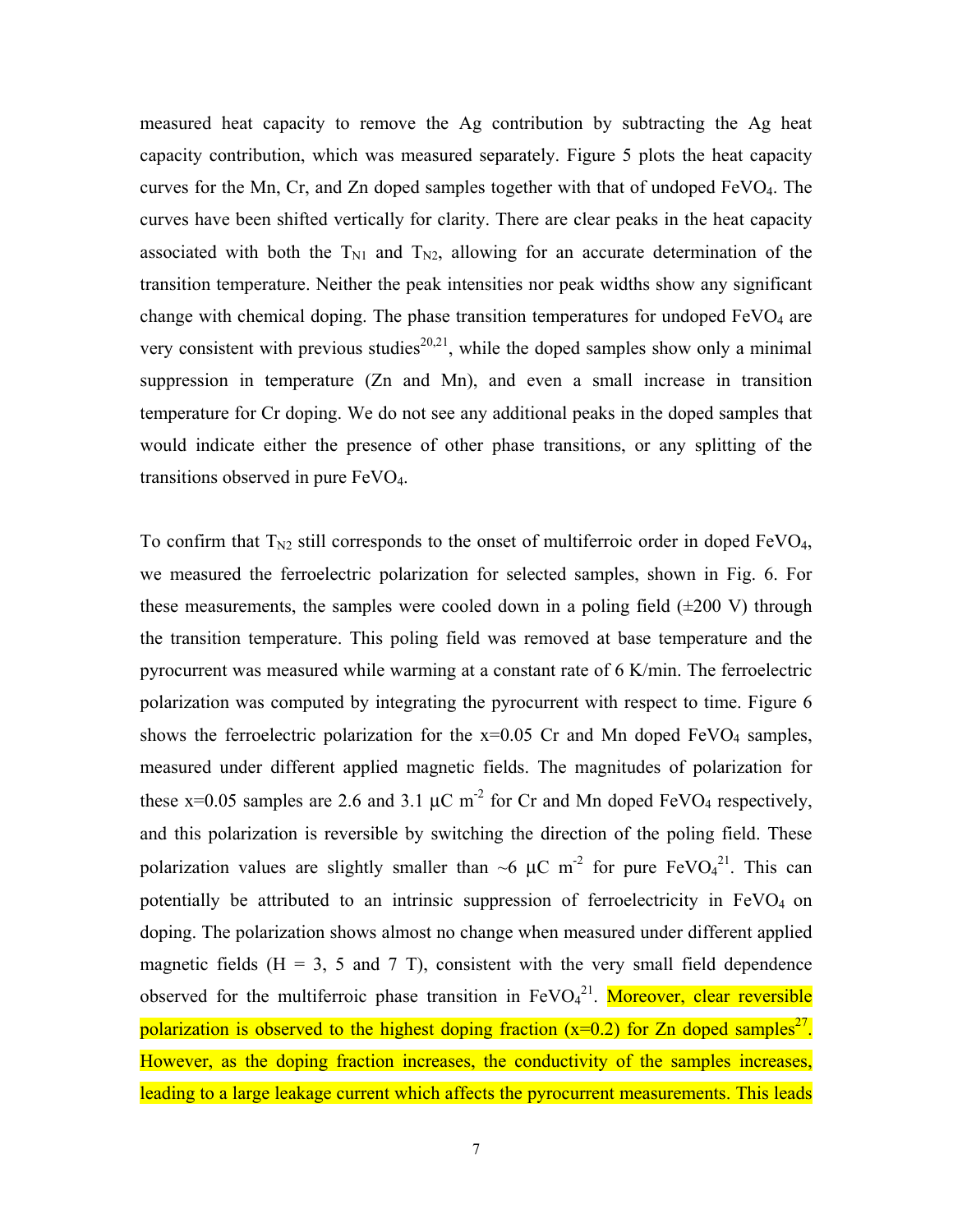to a large uncertainty in the magnitude of polarization for samples with  $> 5\%$  doping. As a result, the magnitude of polarization (1.6  $\mu$ C m<sup>-2</sup> as observed for x=0.2 Zn doped  $FeVO<sub>4</sub>$ <sup>27</sup> may not be reliable. In addition, it was difficult to experimentally obtain the magnitude of ferroelectric polarization for  $x>0.05$  Cr and Mn doped samples due to high leakage current. However, the onset of ferroelectric polarization in type II multiferroics such as  $FeVO<sub>4</sub>$  arises because of the non-collinear spin structure, breaking the spatial inversion symmetry<sup>22</sup>. Thus, the persistence of the second magnetic phase in these systems after doping, as discussed in magnetic and heat capacity measurements, suggests the possibility of the presence of ferroelectric phase up to the highest doping fraction for Cr and Mn doped samples.

To understand the dependence of the phase transition temperatures on doping, we estimated the transition temperatures, determined from heat capacity measurements, as a function of dopant fraction for  $Fe_{1-x}TM_xVO_4$  for both  $T_{N1}$  and  $T_{N2}$  ferroic ordering. The calculated phase diagram plots are shown in Fig. 7. The relative suppression of the magnetic ordering temperature  $T_{\text{N1}}$  on Zn and Mn doping is only 2% for the x=0.2 samples, while the multiferroic transition temperature  $T_{N2}$  is reduced by only 3% for Mn and 2% for Cr at the same doping fraction. On Cr doping,  $T_{\text{N1}}$  shows an increase of 1% and  $T_{N2}$  shows an increase of nearly 3%. These are remarkably small changes in the magnetic transition temperatures, particularly when compared with results for Zn doped  $Ni<sub>3</sub>V<sub>2</sub>O<sub>8</sub>$  which shows a ~30% suppression of the ordering temperature and a ~55% suppression of the multiferroic transition temperature at similar doping fractions $^{13}$ .

The magnetic transition temperatures in  $FeVO<sub>4</sub>$  are remarkably insensitive to the presence of either magnetic or non-magnetic dopants, at least up to concentrations of  $x=0.20$ . The reduction in the phase transition temperature for  $FeVO<sub>4</sub>$  cannot be modeled by simple nearest neighbor percolation, which has been shown to be applicable for Zn substituted Ni<sub>3</sub>V<sub>2</sub>O<sub>8</sub><sup>13</sup>. We postulate that the anomalously small decrease in T<sub>N1</sub> and T<sub>N2</sub> in  $FeVO<sub>4</sub>$  on doping may be attributed to a reduction in the geometrical frustration in this system. As shown in Fig. 4, the Curie-Weiss temperature systematically decreases on doping, indicating a reduction in the mean-field magnetic interactions. However, the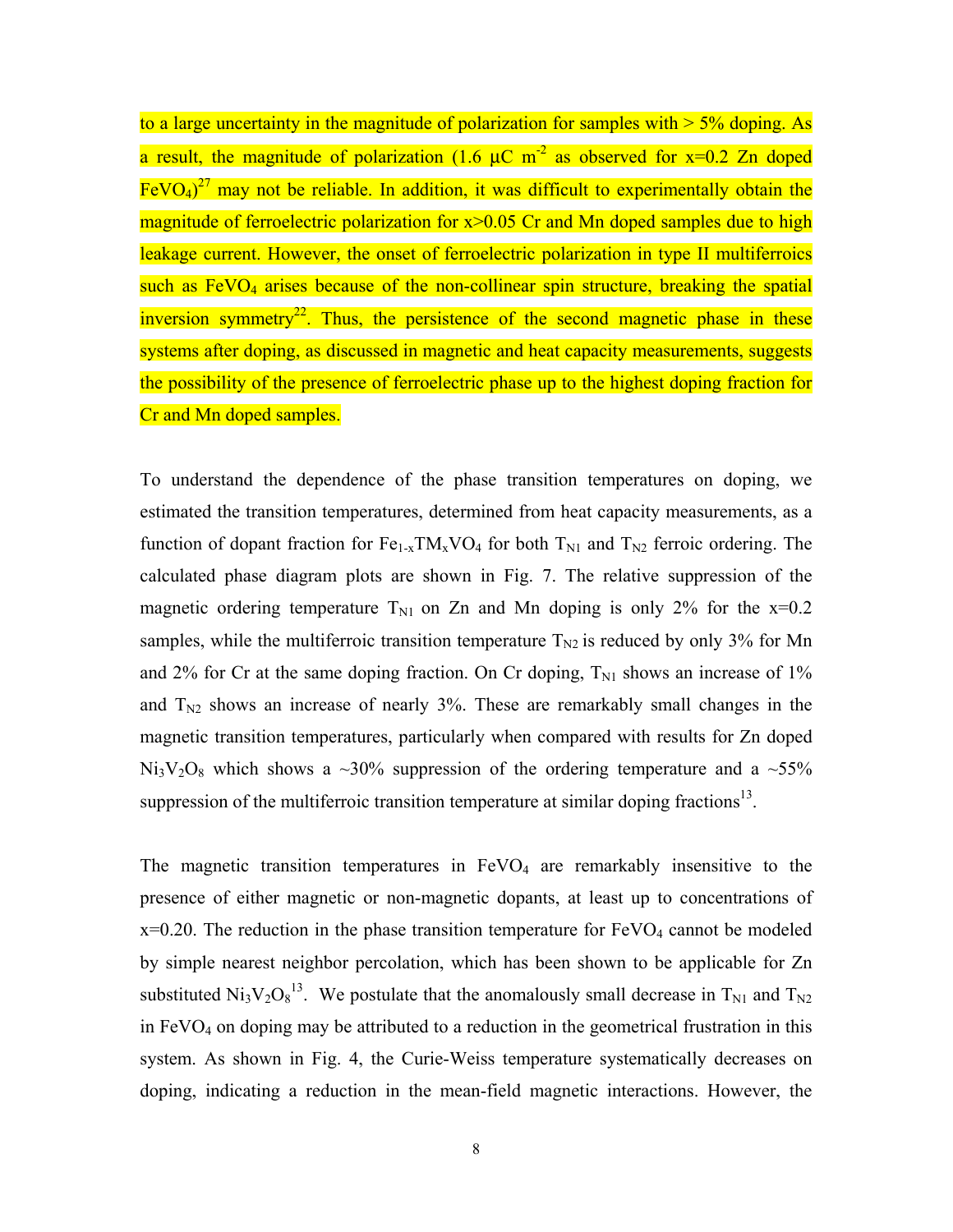magnetic ordering temperature is practically insensitive, the frustration index, defined as  $T_{\theta}$ / $T_N^{28}$ , also decreases, dropping from approximately 6 for pure FeVO<sub>4</sub> to 5 for Zn substituted FeVO<sub>4</sub> at  $x=0.20$ . Motivated by this observation, we suggest that replacing a fraction of  $Fe<sup>3+</sup>$  ions in FeVO<sub>4</sub> helps to lift the geometrical frustration and thus, the magnetic ordering temperature is not substantially reduced on doping, even as the meanfield magnetic interaction energy decreases. A similar phenomenon can be observed in the highly frustrated magnet  $ZnCr_2O_4$  on doping with Cu. In this system, the transition temperature is practically insensitive to Cu fraction (for x less than approximately 0.30), with  $T_\theta$  and the frustration index both decreasing monotonically<sup>29</sup>. For ZnCr<sub>2</sub>O<sub>4</sub> however, unlike FeVO<sub>4</sub>, the robustness of the ordering temperature seems to depend on the dopant, since Ga doped ZnCr<sub>2</sub>O<sub>4</sub> exhibits a significant reduction in T<sub>N</sub> even for x=0.01<sup>30</sup>.

We have studied the effects of transition metal (Zn, Cr, and Mn) dopants on the magnetic phase transitions in FeVO<sub>4</sub> using magnetic, dielectric, and thermodynamic measurements. The suppression of the multiferroic ordering temperature and Neel temperature are anomalously small, with the relative suppression being less than 3% for x as large as 0.20 for all dopants. The multiferroic behavior persists up to  $x=0.20$  for Zn, while it is directly experimentally observed only up to  $x=0.05$  for Cr and Mn dopants. However, it is likely that the multiferroic phase persists in Cr and Mn doped samples to the highest doping fraction. The relative stability of the multiferroic phase against doping offers the exciting possibility of using large dopant fractions to tune the magnetoelectric coupling in FeVO4, without eliminating the novel magnetic structures that give rise to ferroelectric ordering.

### **Acknowledgements**

This work was supported by the National Science Foundation through DMR-0644823 and DRM-1306449. We also acknowledge helpful conversations with Ron Baird concerning the analysis of the XRD data.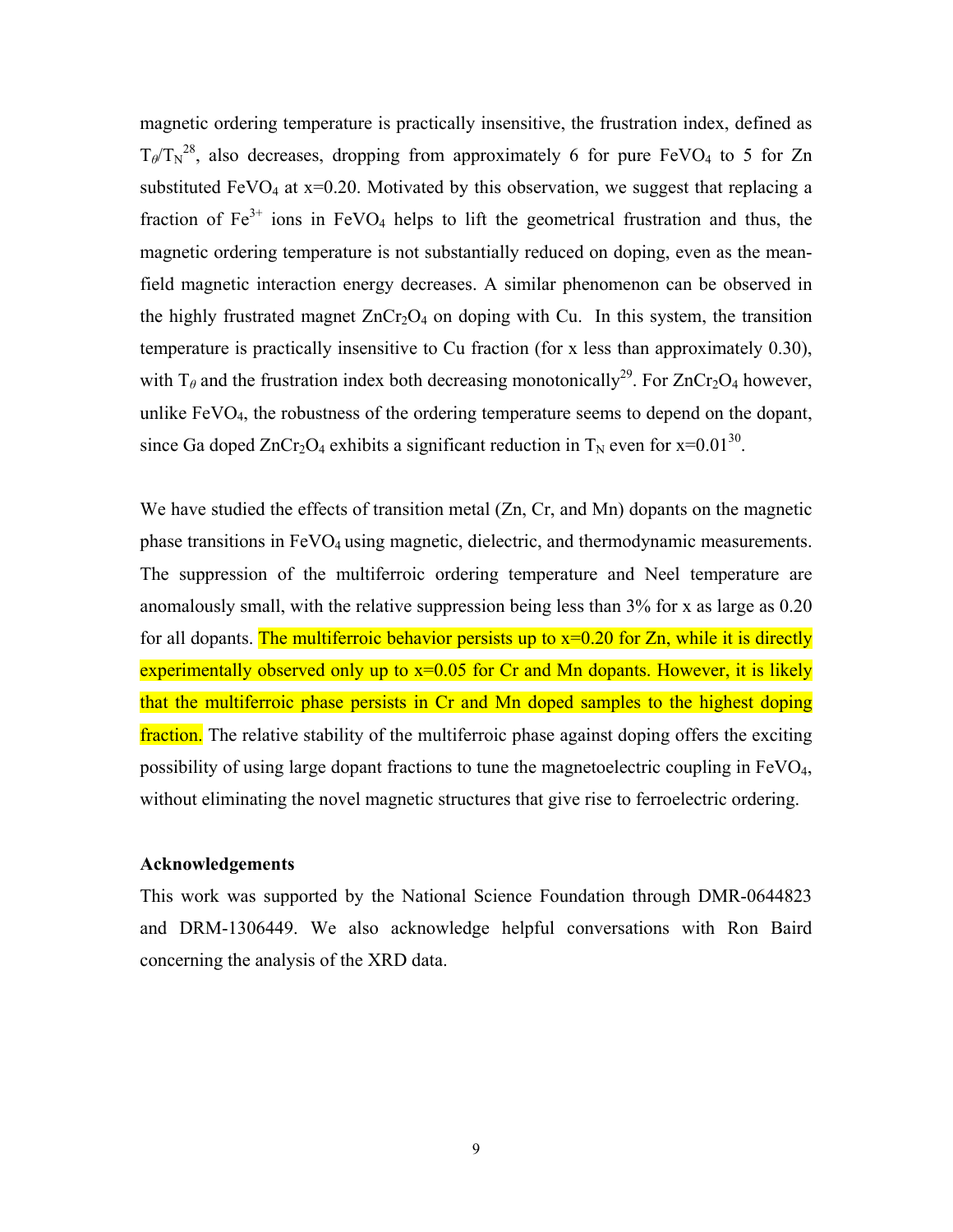### **References:**

- 1 C. Binek and B. Doudin, J. Phy.: Condens. Matter **17** (2), L39 (2005).
- 2 M. Gajek, M. Bibes, S. Fusil, K. Bouzehouane, J. Fontcuberta, A. Barthelemy, and A. Fert, Nat. Mater. **6** (4), 296 (2007).
- 3 G. Lawes and G. Srinivasan, J. Phys. D **44** (24), 243001 (2011).
- 4 L. Zhao, T. L. Hung, C. C. Li, Y. Y. Chen, M. K. Wu, R. K. Kremer, M. G. Banks, A. Simon, M. H. Whangbo, C. Lee, J. S. Kim, I. Kim, and K. H. Kim, Adv. Mater. **24** (18), 2469 (2012).
- 5 M. Ackermann, D. Brüning, T. Lorenz, P. Becker, and L. Bohatý, New J. of Phys. **15** (12), 123001 (2013).
- 6 Mandar M. Shirolkar, Changshan Hao, Xiaolei Dong, Ting Guo, Lei Zhang, Ming Li, and Haiqian Wang, Nanoscale **6** (9), 4735 (2014).
- 7 Z. M. Tian, Y. Qiu, S. L. Yuan, M. S. Wu, S. X. Huo, and H. N. Duan, J. Appl. Phys. **108** (6) (2010).
- 8 P. Priyadharsini, A. Pradeep, B. Sathyamoorthy, and G. Chandrasekaran, J. Phys. Chem. Solids **75** (7), 797 (2014).
- 9 C. Nayek, A. Tamilselvan, Ch Thirmal, P. Murugavel, and S. Balakumar, J. Appl. Phys. **115** (7), 073902 (2014).
- <sup>10</sup> B. Yu, M. Li, J. Liu, D. Guo, L. Pei, and X. Zhao, J. Phy. D **41** (6), 065003 (2008).
- <sup>11</sup> D. Kothari, V. R. Reddy, A. Gupta, C. Meneghini, and G. Aquilanti, J. Phys.: Condens. Matter **22** (35), 356001 (2010).
- <sup>12</sup> Y. Du, Z. X. Cheng, X. L. Wang, and S. X. Dou, J. Appl. Phys. **107** (9) (2010).
- <sup>13</sup> P. Kharel, A. Kumarasiri, A. Dixit, N. Rogado, R. J. Cava, and G. Lawes, Philos. Mag. **89** (22- 24), 1923 (2009).
- 14 A. Kumarasiri and G. Lawes, Phys. Rev. B 84 (6), 064447 (2011).<br>15 A. Kumarasiri and G. Lawes, Phys. Rev. B 84 (6), 064447 (2011).
- <sup>15</sup> Q. Zhang, W. Knafo, P. Adelmann, P. Schweiss, K. Grube, N. Qureshi, T. Wolf, H. Löhneysen, and C. Meingast, Phys. Rev. B **84** (18), 184429 (2011).
- <sup>16</sup> L. Meddar, M. Josse, P. Deniard, C. La, G. André, F. Damay, V. Petricek, S. Jobic, M. H. Whangbo, M. Maglione, and C. Payen, Chem. Mater. **21** (21), 5203 (2009).
- <sup>17</sup> R. P. Chaudhury, F. Ye, J. A. Fernandez-Baca, B. Lorenz, Y. Q. Wang, Y. Y. Sun, H. A. Mook, and C. W. Chu, Phys. Rev. B **83** (1), 014401 (2011).
- <sup>18</sup> R. P. Chaudhury, B. Lorenz, Y. Q. Wang, Y. Y. Sun, and C. W. Chu, New J. Phys. **11** (3), 033036 (2009).
- <sup>19</sup> R. P. Chaudhury, F. Ye, J. A. Fernandez-Baca, Y. Q. Wang, Y. Y. Sun, B. Lorenz, H. A. Mook, and C. W. Chu, Phys. Rev. B **82** (18), 184422 (2010).
- <sup>20</sup> A. Daoud-Aladine, B. Kundys, C. Martin, P. G. Radaelli, P. J. Brown, C. Simon, and L. C. Chapon, Phys. Rev. B **80** (22), 220402 (2009).
- <sup>21</sup> A Dixit and G Lawes, J. Phys.: Condens. Matter **21** (45), 456003 (2009).
- <sup>22</sup> A. Dixit, G. Lawes, and A. B. Harris, Phys. Rev. B **82** (2), 024430 (2010).
- <sup>23</sup> J. Zhang, L. Ma, J. Dai, Y. P. Zhang, Z. He, B. Normand, and W. Yu, Phys. Rev. B **89** (17), 174412 (2014).
- 24 R. D. Shannon, Acta Crystallogr. Sect. A 32 (5), 751 (1976).<br>25 B. Schiffer and J. Daruka, Bhys. B  $56$  (21), 13712 (1997)
- 25 P. Schiffer and I. Daruka, Phys. Rev. B  $\frac{56}{21}$ , 13712 (1997).<br>26 **P. Mossmor and A. J. Berlinghy, Phys. Boy. J. off. 83** (16), 329
- <sup>26</sup> R. Moessner and A. J. Berlinsky, Phys. Rev. Lett. **83** (16), 3293 (1999).<br><sup>27</sup> See Supplemental Material at [URL will be inserted by publisher] for y=
- See Supplemental Material at  $[URL will be inserted by publisher]$  for  $x=0.2$  Zn polarization measurements.
- <sup>28</sup> A. P. Ramirez, Annu. Rev. Mat. Sci. **24** (1), 453 (1994).
- <sup>29</sup> L. Q. Yan, F. Maciá, Z. W. Jiang, J. Shen, L. H. He, and F. W. Wang, J. Phys.: Condens. Matter **20** (25), 255203 (2008).
- <sup>30</sup> A. D. LaForge, S. H. Pulido, R. J. Cava, B. C. Chan, and A. P. Ramirez, Phys. Rev. Lett. **110** (1), 017203 (2013).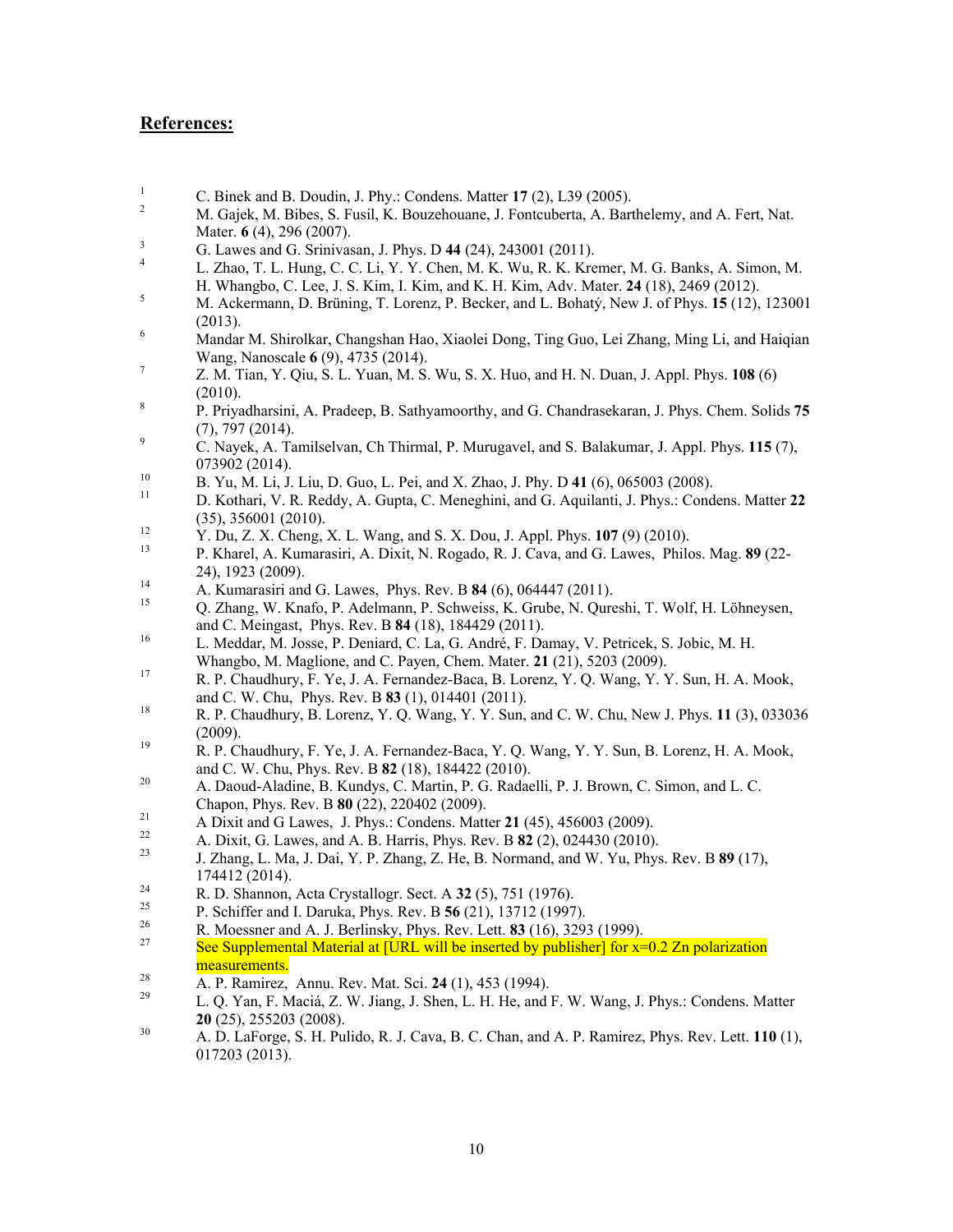### **Figures:**



**Figure 1:** Room temperature XRD spectra for (a) Zn, (b) Cr and (c) Mn doped FeVO<sup>4</sup> samples.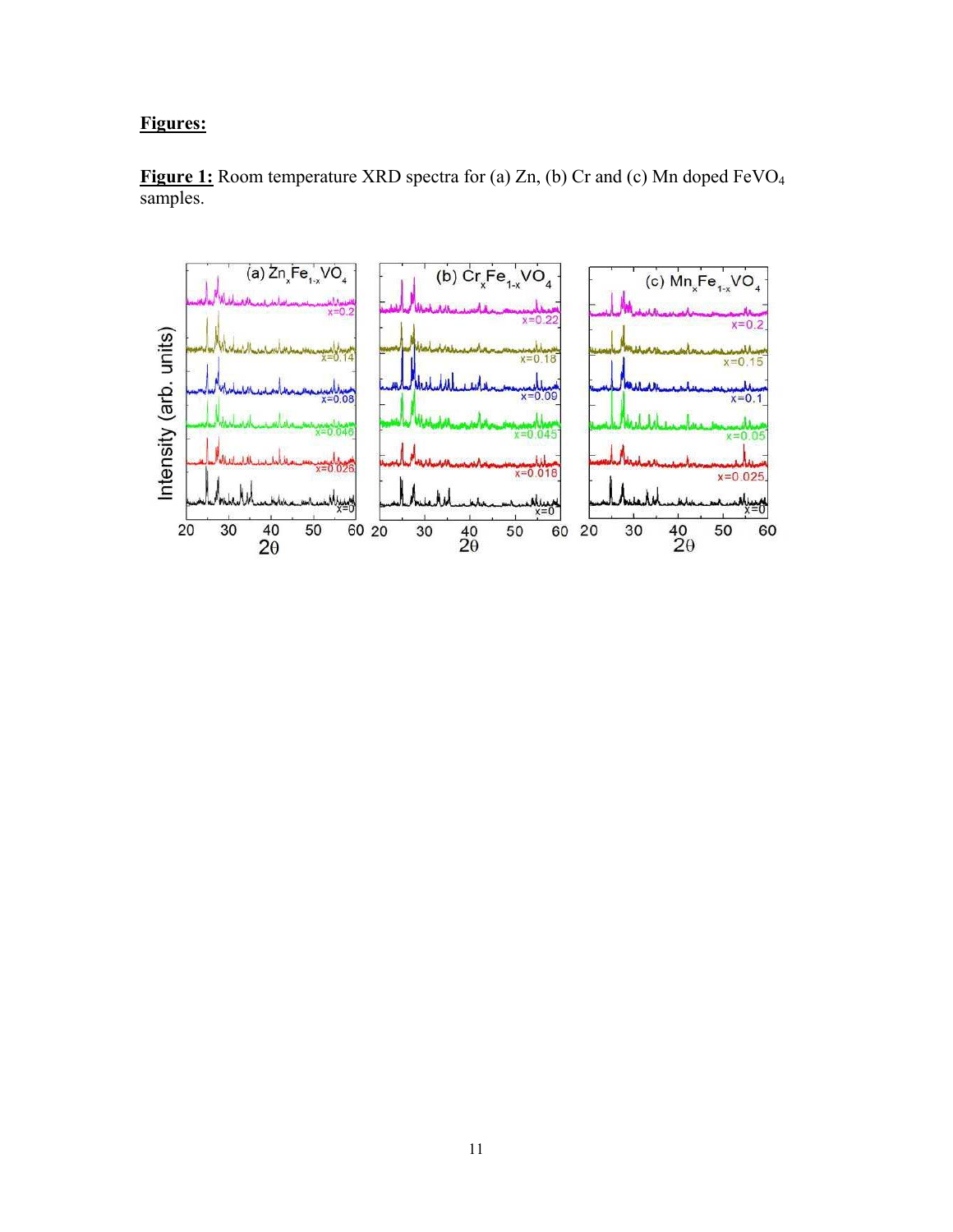**Figure 2:** Room temperature Raman spectra for (a) Zn, (b) Cr and (c) Mn doped FeVO<sup>4</sup>  $(Fe<sub>1-x</sub>TM<sub>x</sub>VO<sub>4</sub>)$  samples for different x.



# Intensity (arb. units)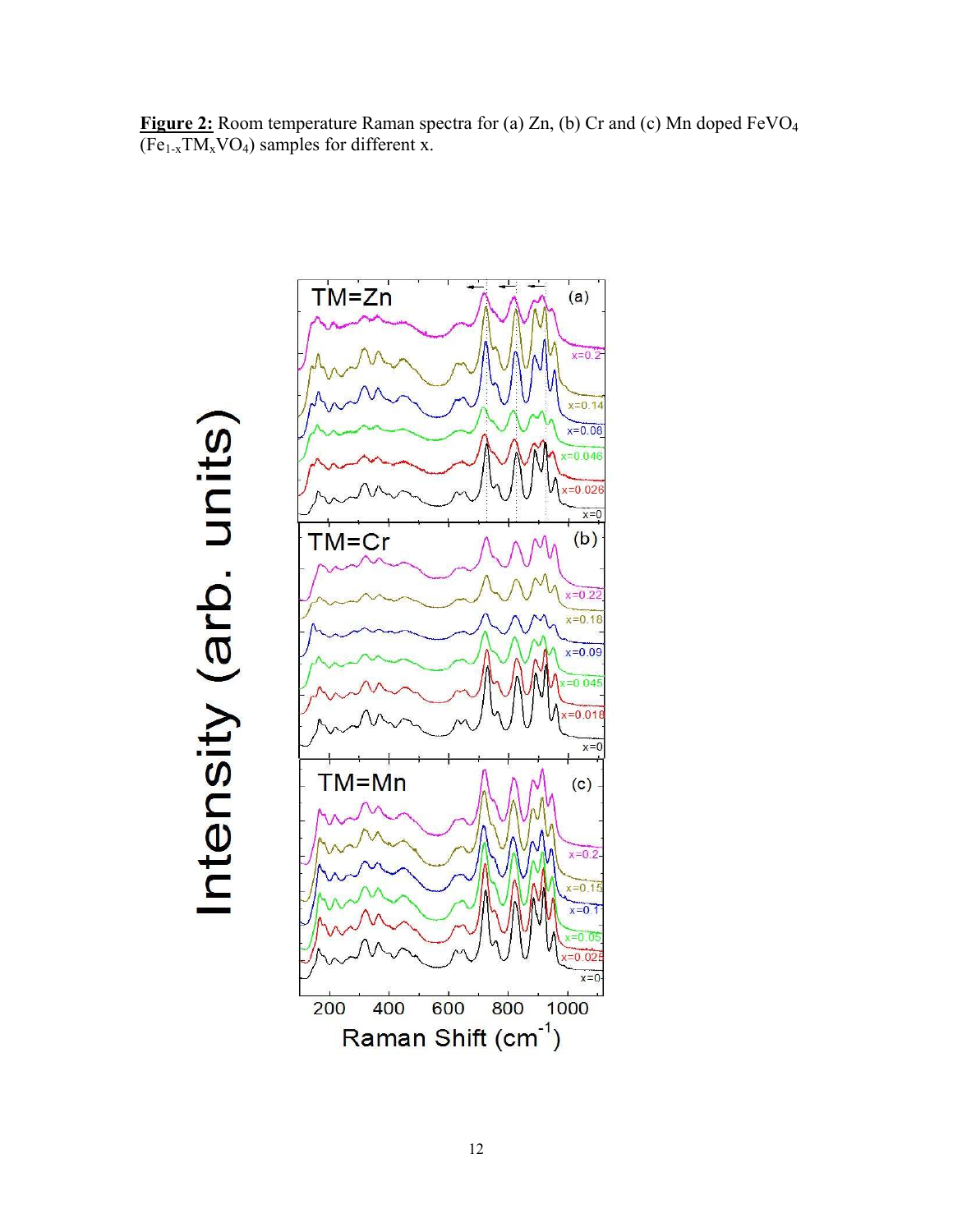

**Figure 3:** Magnetization versus temperature data for  $(Fe_{1-x}TM_xVO_4)$ , (a)  $TM=Zn(0)$ TM=Cr, (c) TM=Mn samples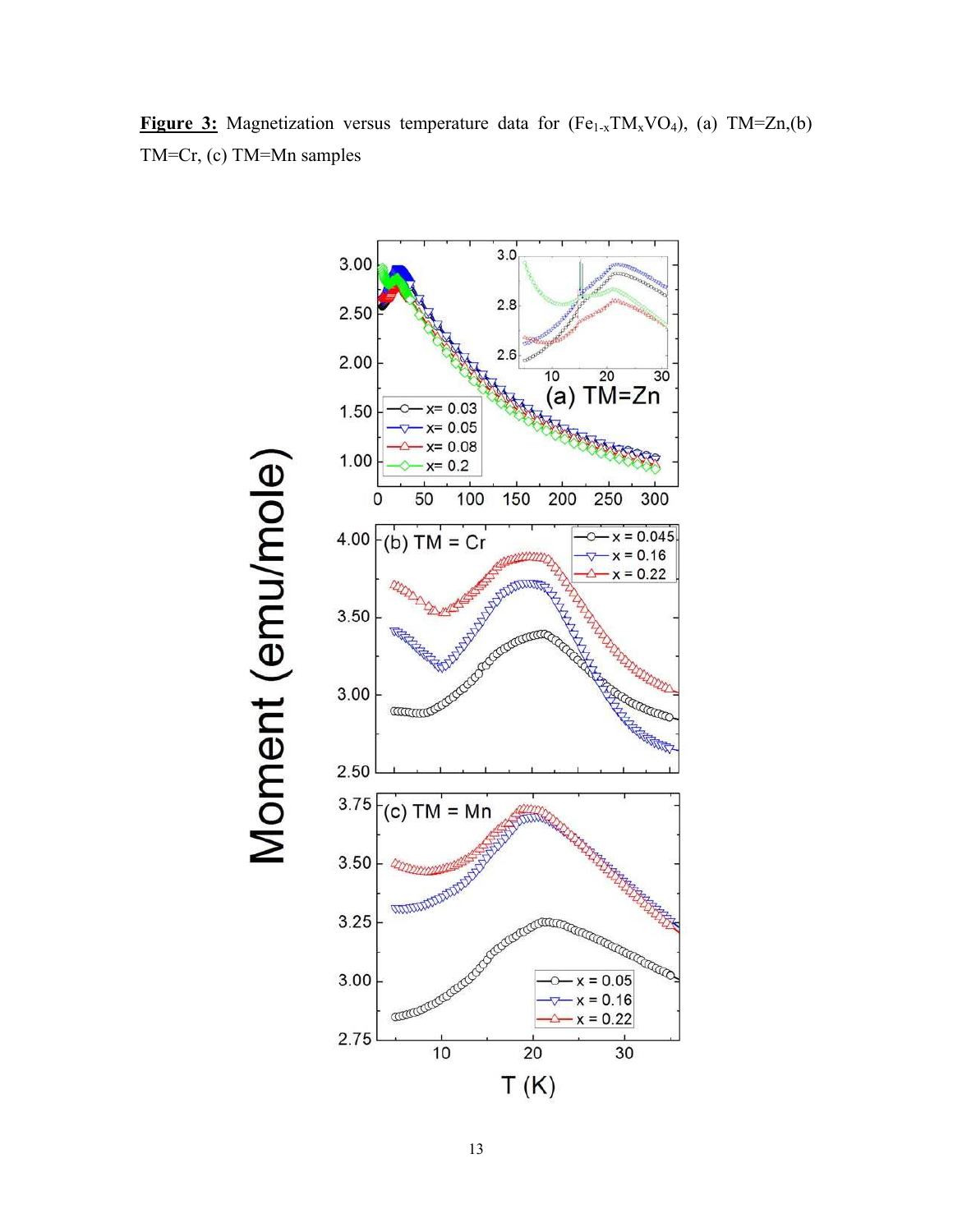**Figure 4:** Curie-Weiss fit of the temperature dependent magnetization data with inverse magnetization versus temperature graphs for the  $Fe_{1-x}TM_xVO_4$  (a)  $x=0.05$  and (b)  $x=0.20$ .

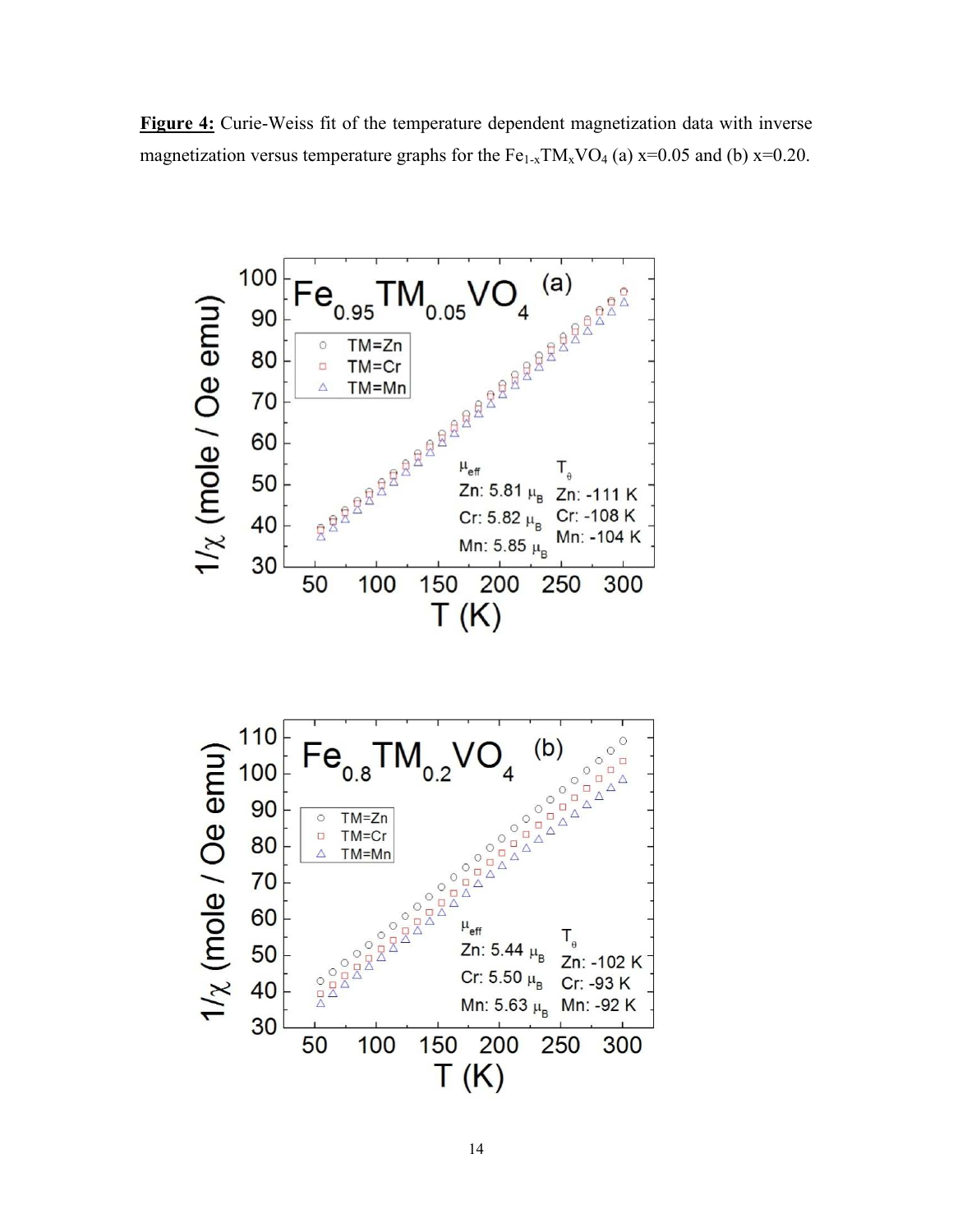**Figure 5:** Heat capacity versus temperature curves for the Fe<sub>1-x</sub>TM<sub>x</sub>VO<sub>4</sub> samples, where  $TM = Zn$ , Cr and Mn.

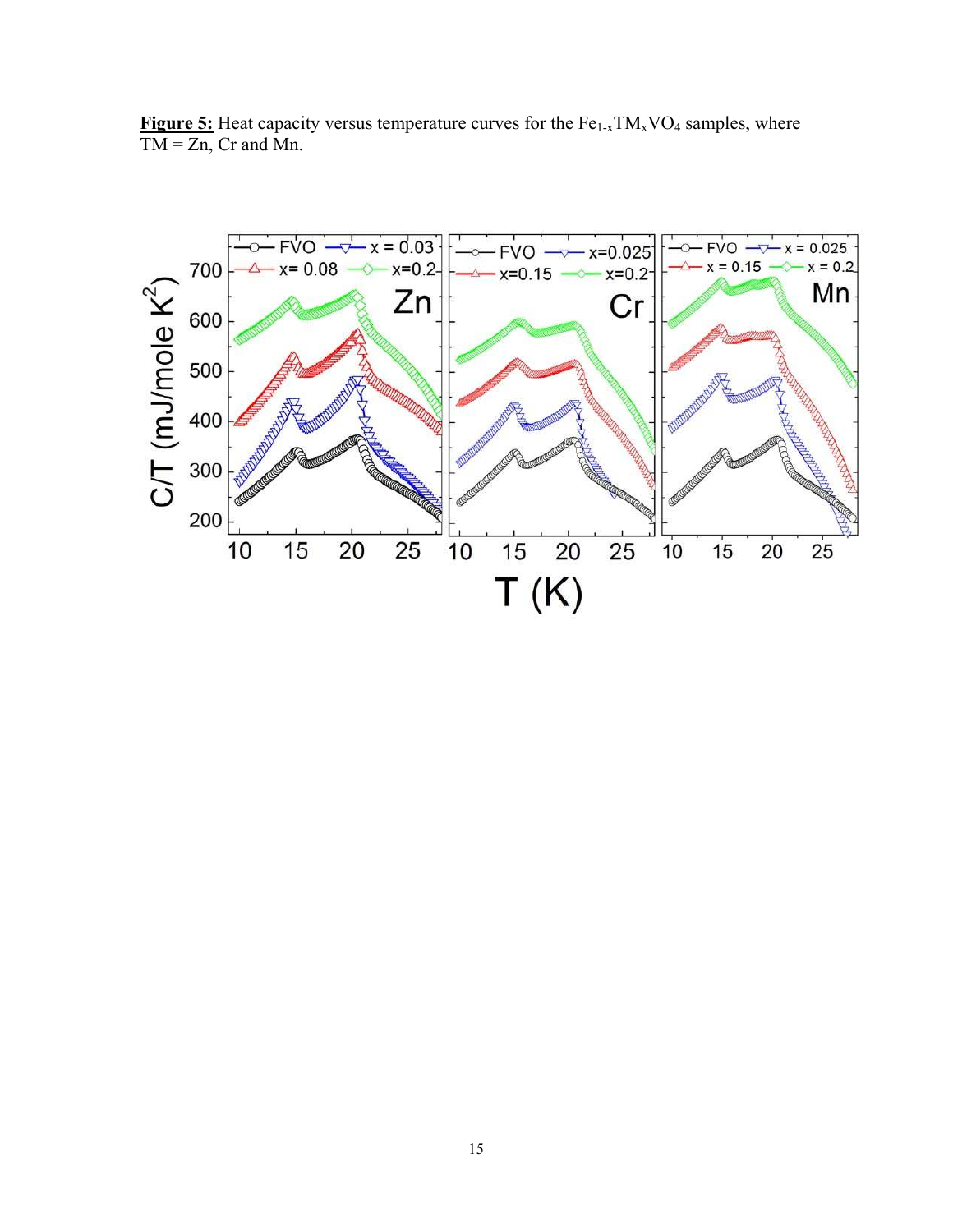

Figure 6: Ferroelectric polarization for x=0.05 Cr and Mn doped FeVO<sub>4</sub> samples at different magnetic fields.